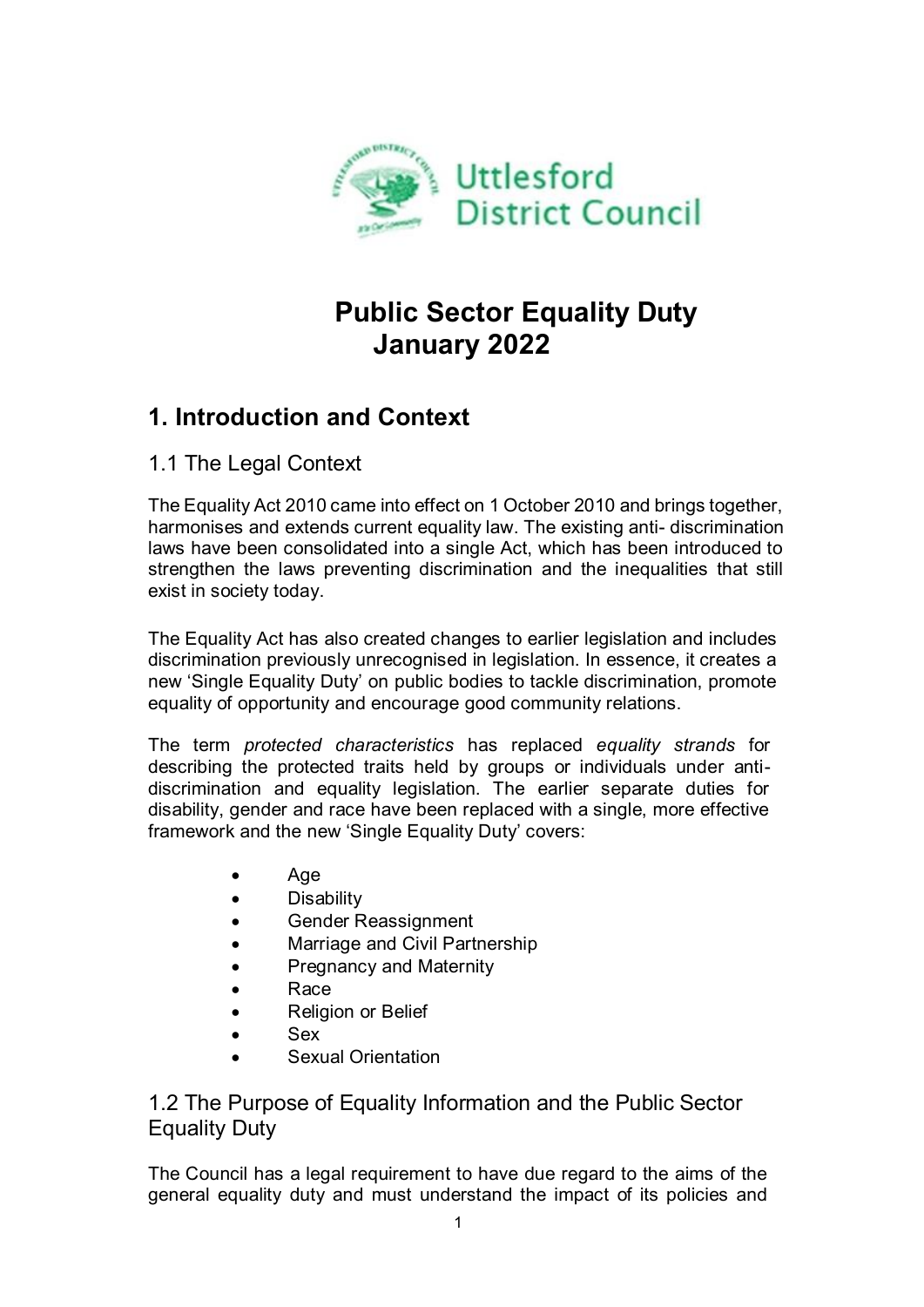practices on people with protected characteristics. Collecting and analysing equality information is an important way for the Council to develop this understanding.

The Council must publish information to demonstrate its compliance with the general equality duty and this must be done annually by 31<sup>st</sup> January. This is the seventh edition of the requirement to publish equality information.

The document published must include information relating to people who share a relevant protected characteristic who are employees of the Council and are people who are affected by Council policies and practices (e.g. service users and customers).

Uttlesford profile data and district statistics can be found here **<https://www.uttlesford.gov.uk/article/7045/Local-statistics-and-census>**

#### 2.1The Council as an Employer

#### **Workforce Profile**

The latest workforce figures up to and including 30<sup>th</sup> November 2021 indicates that Uttlesford District Council employs 323 people across a wide range of service areas. The information below analyses the number and percentage of staff by sex, working pattern, age, ethnicity, religion/belief, nationality and sexual orientation. Employees have the option to say prefer not to disclose or prefer not to say on all sensitive data.

At 2.2 a small amount of equality data has been made available on the Uttlesford elected ward members.

The table below highlights the number of staff working in each section of the Council:

| <b>Department</b>                    | <b>Total</b> |
|--------------------------------------|--------------|
| <b>Central Services</b>              | 38           |
| Governance and Legal                 | 22           |
| Housing, Health and Communities      | 70           |
| <b>ICT and Mailroom</b>              | 20           |
| <b>Planning and Building Control</b> | 54           |
| Resources                            | 44           |
| <b>Environmental Services</b>        | 75           |
| <b>TOTAL</b>                         | 323          |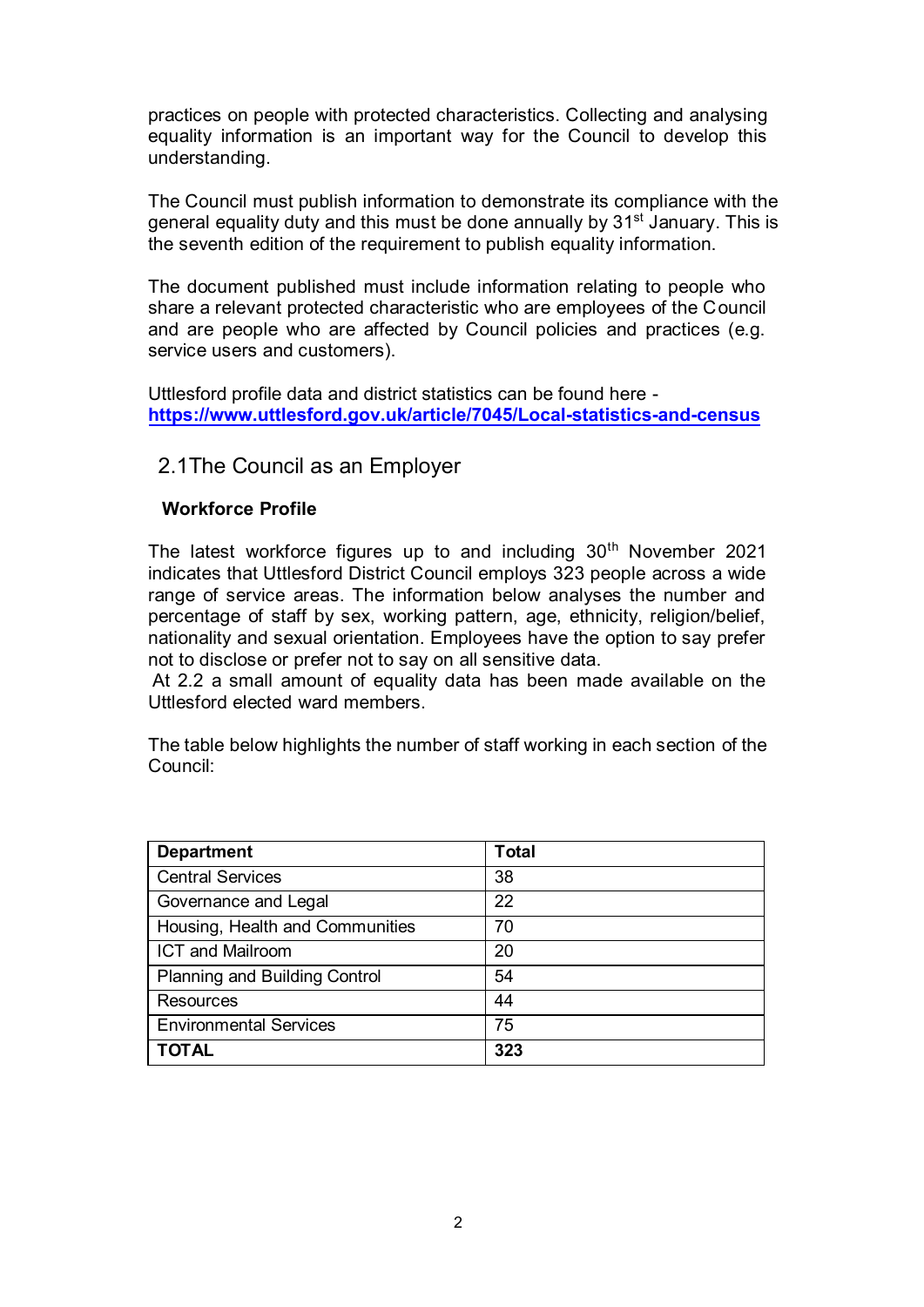

| <b>Department</b>               | <b>Total</b> | <b>Female</b><br>P/T | <b>Female</b><br>F/T |   | Male P/T Male F/T |
|---------------------------------|--------------|----------------------|----------------------|---|-------------------|
| <b>Central Services</b>         | 38           | 10                   | 17                   | 4 |                   |
| Governance and Legal            | 22           | 6                    | 10                   |   | 5                 |
| Housing, Health and Communities | 70           | 19                   | 33                   | 3 | 15                |
| <b>ICT and Mailroom</b>         | 20           | 3                    | 4                    | 2 | 11                |
| Planning and Building Control   | 54           | 9                    | 25                   |   | 19                |
| Resources                       | 44           | 13                   | 20                   |   | 10                |
| <b>Environmental Services</b>   | 75           | $\Omega$             | 2                    |   | 72                |
| <b>TOTAL</b>                    | 323          |                      |                      |   |                   |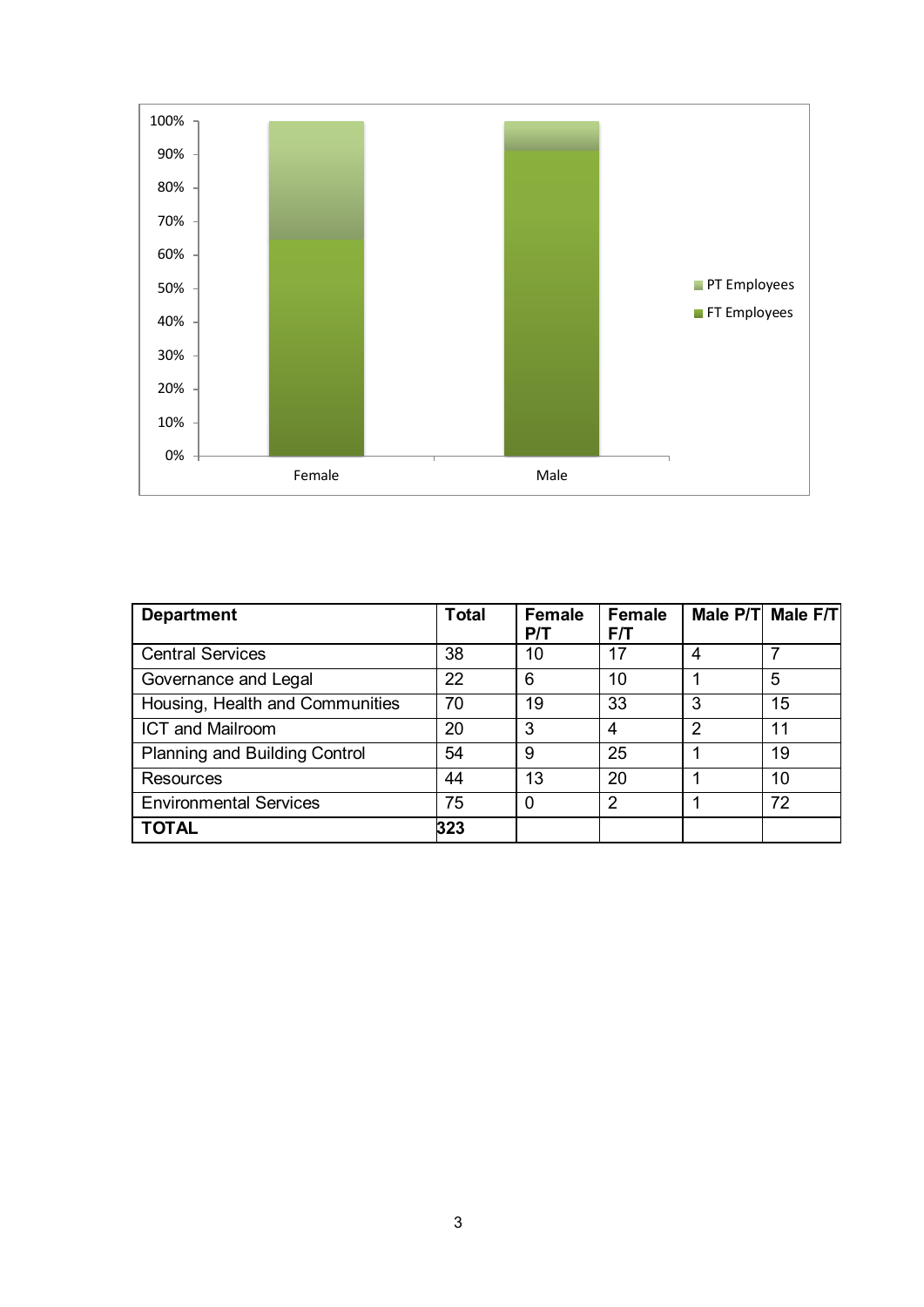### **Age**

The highest percentage of Council staff is in the 46 – 55 age group at 28% (90), which is consistent with Local Government. 4% (12) of staff are aged 25 or under this is the same figure as last year.



| <b>Age Range</b> | % of Employees |
|------------------|----------------|
| 25 and under     | 12             |
| $26 - 35$        | 52             |
| $36 - 45$        | 82             |
| $46 - 55$        | 90             |
| 56-65            | 78             |
| $66+$            | 9              |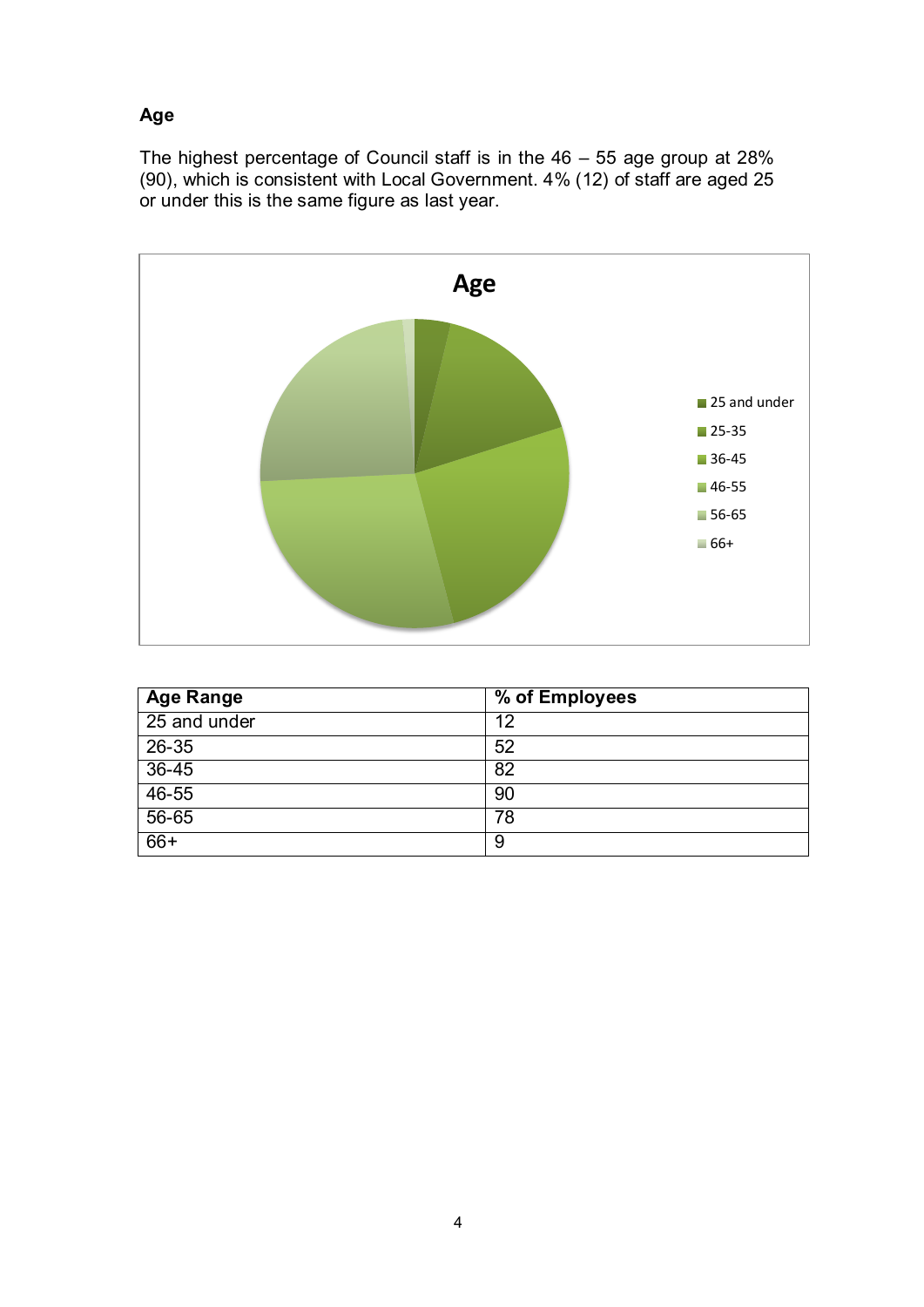## **Ethnicity**

89% (289) of all staff declared themselves as White British, with 4% (12) identified as White Other. 5% (15) of all other staff declared themselves to be BAME (Black, Asian and Minority Ethnic) and 2% (7) did not specify.



| <b>Ethnicity</b>                  | <b>Total</b>    | %     |
|-----------------------------------|-----------------|-------|
| Asian or Asian British: Indian    | 3               | 1%    |
| Asian or Asian British: Pakistani | 1               | 0.3%  |
| Black or Black British: African   | 3               | 1%    |
| Black or Black British: Caribbean | $\mathbf 0$     |       |
| <b>Black Other</b>                | 1               | 0.3%  |
| Chinese or other ethnic group:    | 1               | 0.3%  |
| Chinese                           |                 |       |
| Gypsy traveler Other              | 1               | 0.3%  |
| Mixed: White and Asian            | 3               | 1%    |
| Mixed: White & Black African      | 1               | 0.3%  |
| Mixed White and Black Caribbean   | 1               | 0.3%  |
| <b>White: British</b>             | 289             | 89%   |
| White: Any other white background | 12 <sup>2</sup> | $4\%$ |
| Not specified                     | 7               | 2.2%  |
| <b>Total</b>                      | 323             | 100   |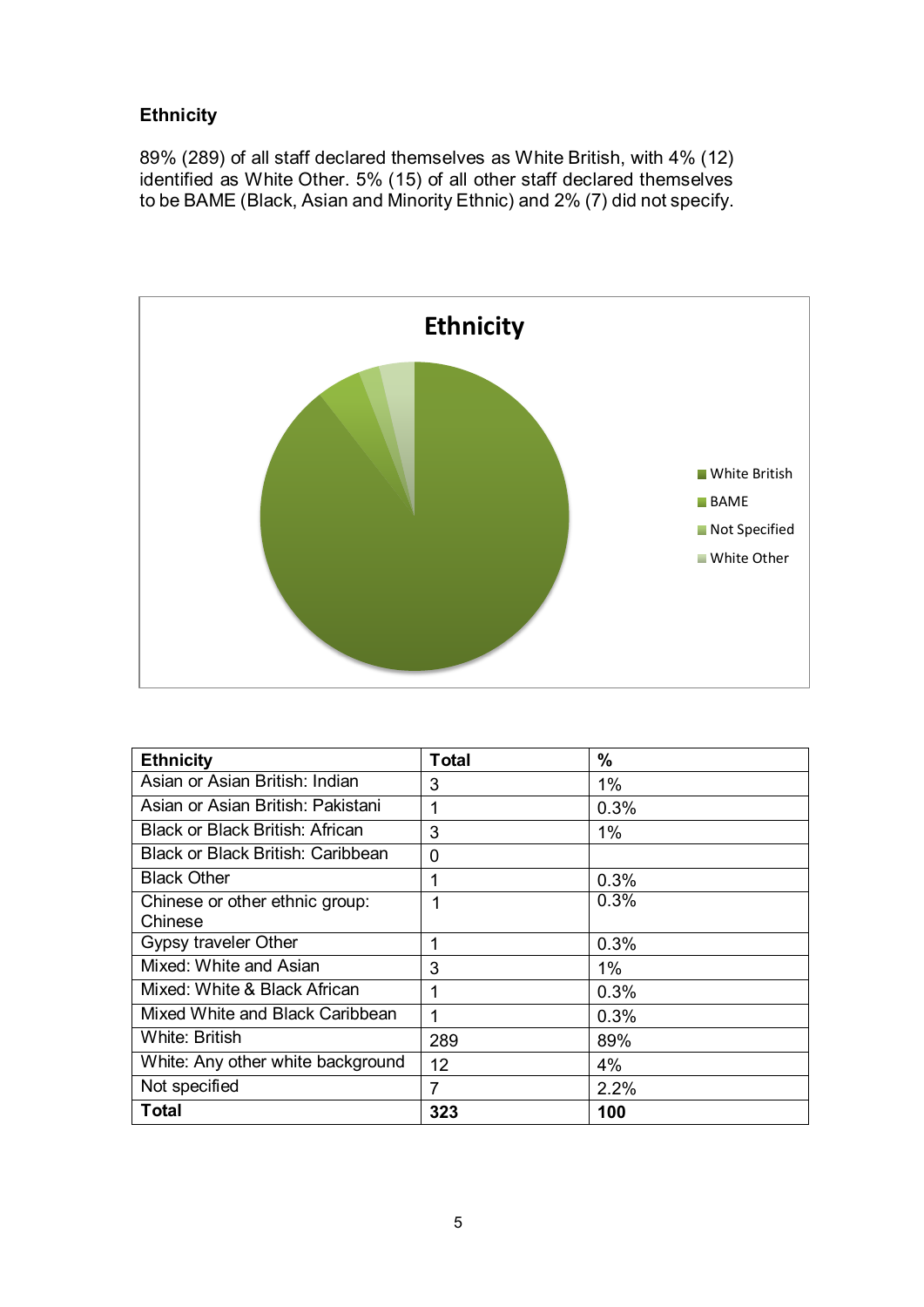## **Religion/Belief**

30% of the workforce identifies themselves as Christian and 63% of the workforce declined to say, did not specify or had no religion/belief.



| <b>Religion / Belief</b> | <b>Total</b>   | $\frac{0}{0}$  |
|--------------------------|----------------|----------------|
| Agnostic                 | 8              | $\overline{2}$ |
| Atheist                  | 8              | $\overline{2}$ |
| <b>Buddhist</b>          | 0              | 0              |
| Christian                | 96             | 30             |
| Hindu                    | $\overline{2}$ | 1              |
| <b>Muslim</b>            | 0              | 0              |
| No religion / belief     | 89             | 27             |
| Not specified            | 93             | 29             |
| Other                    | 5              | $\overline{2}$ |
| Declined to say          | 22             | 7              |
| <b>Total</b>             | 323            | 100            |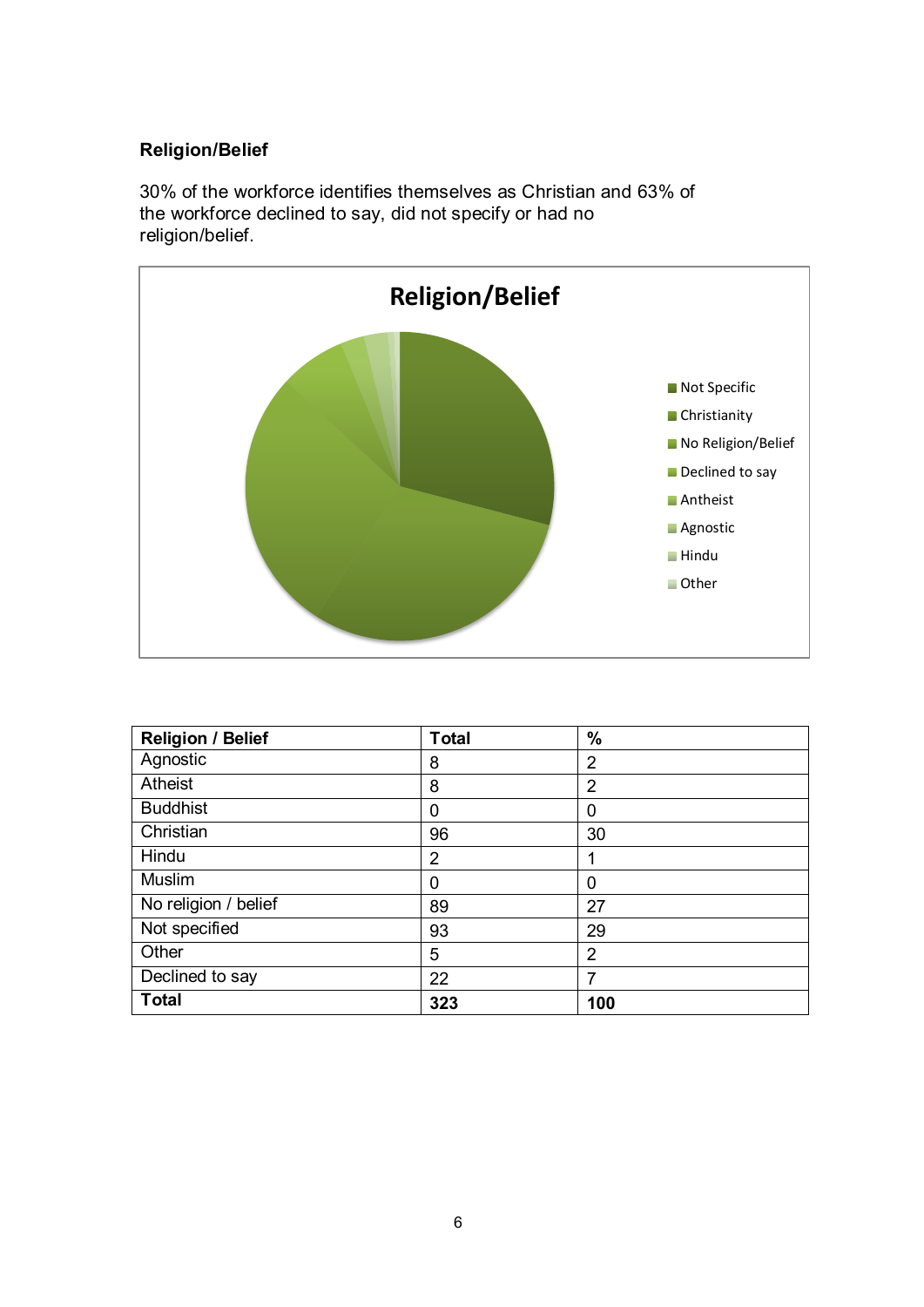### **Sexual Orientation**

59% of staff declared their sexual orientation as heterosexual. 3% of staff declares their sexual orientation as LGBTQ+. 38% of staff declined or did not specify.



| <b>Sexual Orientation</b> | <b>Total</b> | $\%$ |
|---------------------------|--------------|------|
| <b>Bisexual</b>           | 4            | 1.2  |
| Gay                       | 3            |      |
| Lesbian                   |              | 0.3  |
| Heterosexual              | 192          | 59.5 |
| Declined to specify       | 23           |      |
| No Answer given           | 100          | 31   |
| <b>Total</b>              | 323          | 100  |